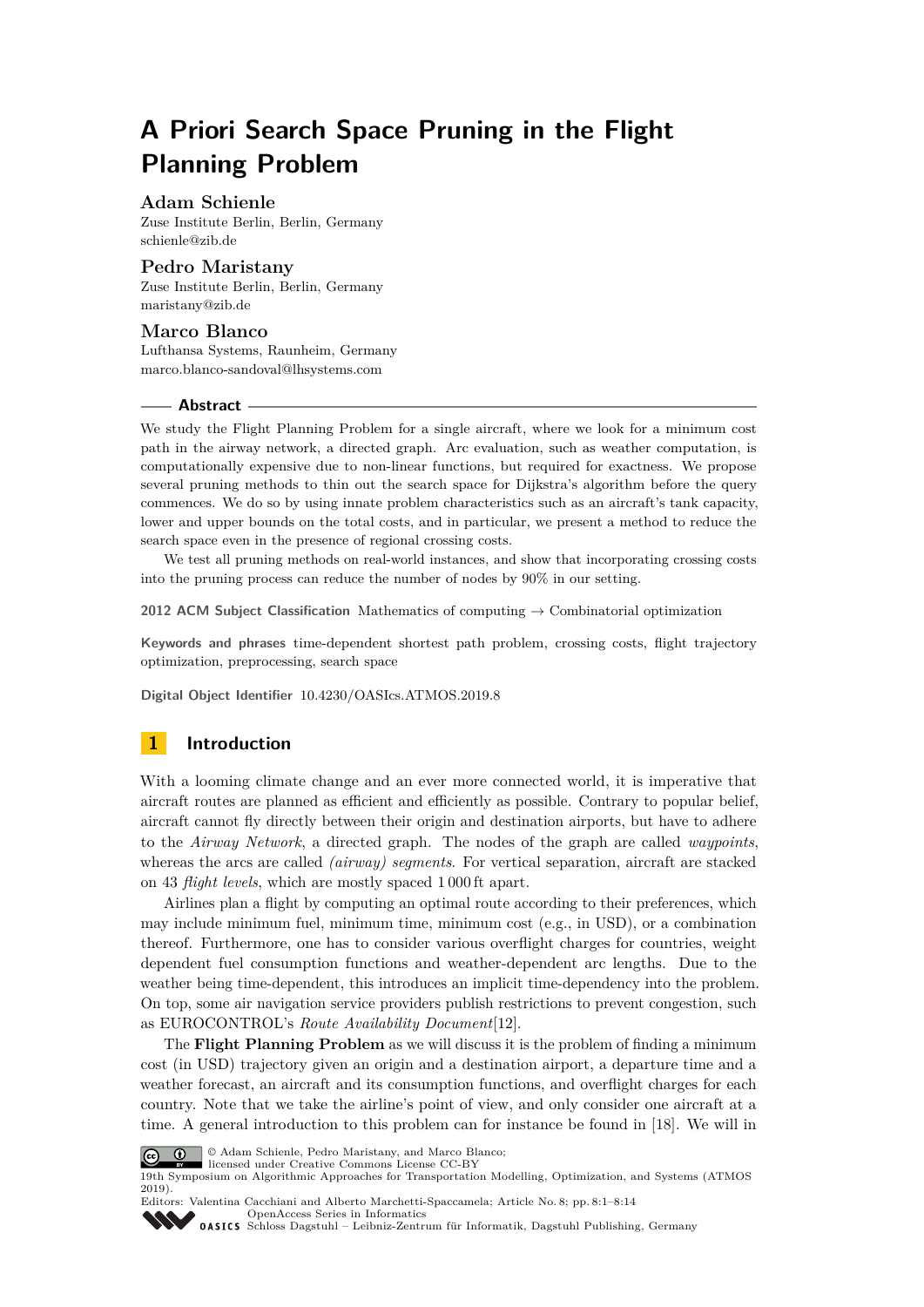## **8:2 Pruning Search Spaces**

the course of this paper disregard restrictions imposed by air navigation service providers (ANSPs), as they can usually only be enforced on a given route. In particular, the Flight Planning Problem as we see it is a base problem which may have to be solved a number of times in order to obtain a valid flight plan.

In practice, a flight plan is compiled a few hours before the aircraft takes off. It is then filed with ANSPs such as EUROCONTROL, who either accept or reject it. If rejected, it must be recomputed to comply with additional restrictions; if accepted, however, it must be flown as is, which requires the flight plan to be optimal – and discourages approximative algorithms. Since flight plans may have to be recomputed following a rejection by ANSPs, and since the base problem may have to be re-solved in order to obtain a solution which satisfies restrictions, it is necessary that the base problem can be solved fast.

In this paper, we aim to reduce the a priori search space before the query commences. To do so, we use a combination of upper and lower bounds in order to remove nodes from the graph which provably cannot lie on an optimal path. Since many countries (especially in Europe) allow more and more direct connections (so-called Free Route Areas) between any two nodes within their boundaries, the underlying graph tends to become denser in the future, which negatively affects runtimes.

### **1.1 Literature and Related Work**

Reliant on a directed graph, the Flight Planning Problem shares similarities with the (Time-Dependent) Shortest Path Problem on road networks. The best-known algorithm to solve the non time-dependent version is Dijkstra's Algorithm[\[8\]](#page-12-1), which can be extended for the time-dependent setting, see [\[10\]](#page-12-2). However, the time-dependent version of Dijkstra's Algorithm is only guaranteed to find an optimal solution if the FIFO property is satisfied; we say that a function  $f: A \times \mathbb{R}_0^+$  satisfies the FIFO property, if

$$
\tau < \tau' \Rightarrow f(a, \tau) \le f(a, \tau') + (\tau' - \tau).
$$

This property basically states that overtaking is not possible by waiting at nodes. Many speedup techniques for Dijkstra's Algorithm exist for both the static and the time-dependent version; [\[1\]](#page-12-3) provides a good overview. While some such as  $A^*[16]$  $A^*[16]$  use potential functions to guide the query at runtime, the methods which are most effective on road networks require one or more preprocessing step. Contraction Hierarchies [\[15\]](#page-12-5) (CHs) and its time-dependent sibling Time-Dependent Contraction Hierarchies [\[2\]](#page-12-6) (TCHs) assign ranks to the nodes, and look for a shortest path through an in- and then decreasing sequence of nodes.

In [\[6\]](#page-12-7), the authors show that TCHs do not perform as effectively on the airway network graph as on road networks, being dominated both in preprocessing and in query times by  $A^*$ . The authors also introduce a novel technique for underestimating traversal times in the flight planning problem. However, they do not consider overflight charges, which are a central component of this paper.

Jensen et al. introduce a geometric algorithm to solve the Free Flight Problem [\[17\]](#page-12-8). They partition any free flight airspace into rectangles of equal, constant wind. While similar to Dijkstra's algorithm, their method sorts nodes based not on their costs, but on the costs of their cheapest successor, and lets nodes compete among each other for their successors, thus achieving a speedup over Dijkstra's Algorithm or  $A^*$ . One has to note, however, that their approach assumes airspace users can choose their waypoints freely. On the other hand, we will assume that all waypoints and segments are defined, and that one is not allowed to fly via self-defined waypoints. This represents the current point of view as expressed by air navigation service providers such as EUROCONTROL [\[11\]](#page-12-9).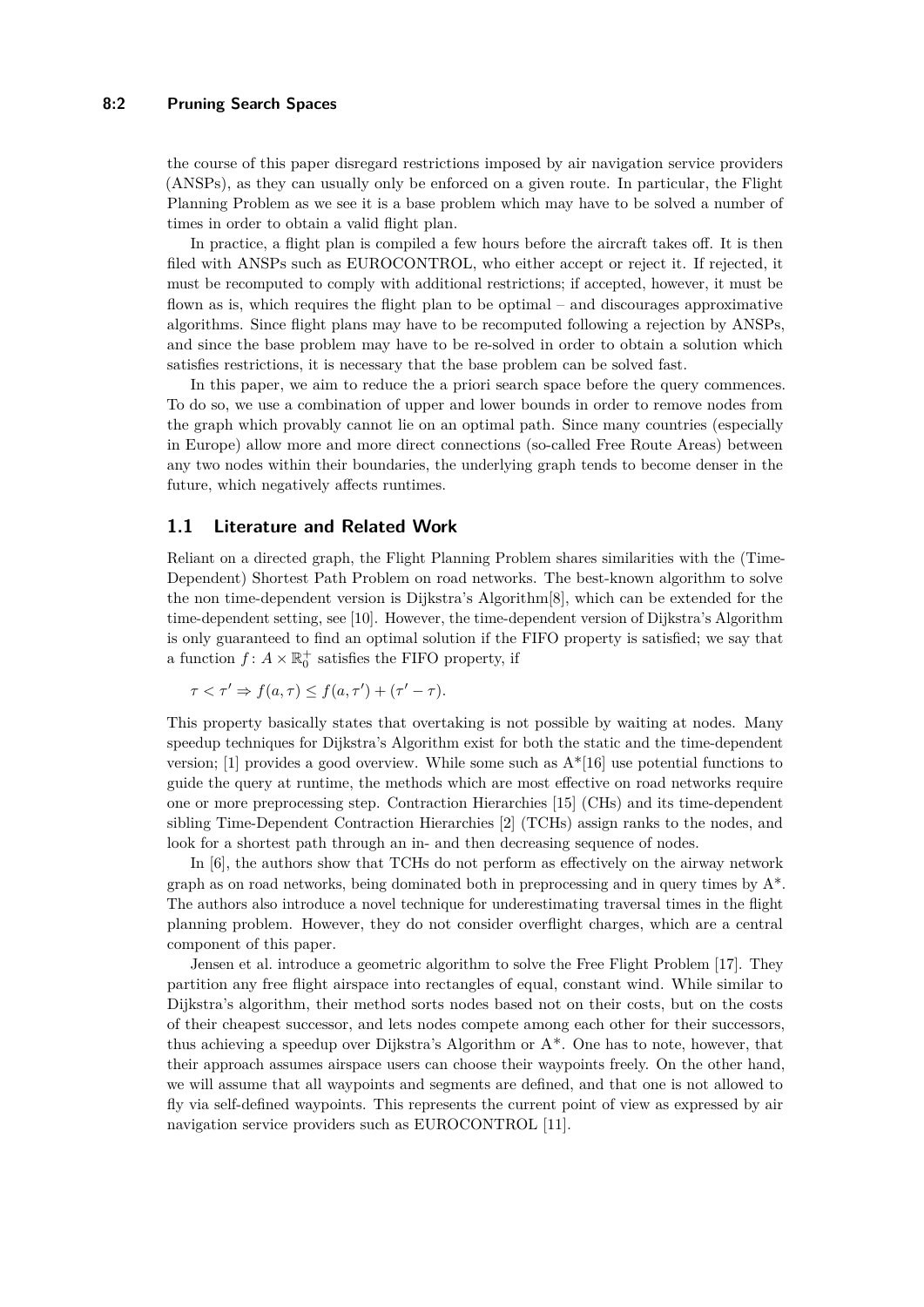In terms of overflight charges or crossing costs, relatively little research has been conducted. Most notably, Blanco et al. define and analyse the Shortest Path Problem with Crossing Costs in [\[7\]](#page-12-10), and solve a special case to optimality. In [\[5\]](#page-12-11), the authors furthermore propose a cost projection onto the arcs. Dreves and Gerdts [\[9\]](#page-12-12) give an example on how to solve the problem using optimal control, albeit in a bounded region in Europe. None of the works cited deal with overflight charges considers the influence of weather. Both [\[6\]](#page-12-7) and [\[5\]](#page-12-11) only run queries on one layer of the airway network, whereas we use the full (3D) graph for our computations.

We seek to cut nodes with several different methods from the a-priori search space, pruning all those nodes which provably cannot lie on an optimal path. A similar technique is used in other applications of shortest path problems, e.g. in Electric Vehicle Routing [\[4\]](#page-12-13), or in the algorithm Approximated Time-Dependent Contraction Hierarchies [\[3\]](#page-12-14).

Crossing costs pose a particular problem, in that they do not always correlate to the arcs or nodes on the path, but rather depend on geometric information given by entry and exit points for the given regions. While all of the presented pruning methods bear similarities to A\*, to the best of our knowledge, there is no known underestimator for regional crossing costs of this particular type.

In section [2,](#page-2-0) we develop the theory on how to prune nodes prior to the query. Section [3](#page-4-0) shows how to model the Free Flight Problem as a Time-Dependent Shortest Path Problem with Crossing Costs. We develop several different pruning methods for the Free Flight Problem in section [4,](#page-6-0) and show the results of real-world test cases in section [5.](#page-9-0)

# <span id="page-2-0"></span>**2 Pruning Search Spaces in the Time-Dependent Shortest Path Problem**

In this section, we consider the Time-Dependent Shortest Path Problem (TDSPP) defined as follows: We are given a graph  $G = (V, A)$  together with a travel time function  $T: A \times \mathbb{R}_0^+ \to$  $\mathbb{R}_0^+$ , which maps an arc *a* and the time  $\tau$  at which it is entered to the **travel time**  $T(a, \tau)$ needed to traverse *a*. This function *T* will be one constituent of the total cost. For a path  $P = (v_0, \ldots, v_n)$  between two nodes  $v_0, v_n$  and a departure time  $\tau_0$ , we define the travel time for *P* as

$$
T(P, \tau_0) := \sum_{i=0}^{n-1} T((v_i, v_{i+1}), \tau_i),
$$

where  $\tau_{i+1} = \tau_i + T((v_i, v_{i+1}), \tau_i)$  for every  $i \in \{0, \ldots, n-1\}$ . We further impose that two nodes  $s, t \in V$  exist, and seek to find the shortest path from *s* to *t* with respect to *T*, starting at time  $\tau_0$ .

In  $[6]$ , the authors show that in flight planning,  $A^*$  outperforms even the most promising speedup technique to Dijkstra's Algorithm, Time-Dependent Contraction Hierarchies[\[2\]](#page-12-6). Since our pruning techniques in section [4](#page-6-0) are similar to  $A^*$ , we limit ourselves to the discussion of pruning the search space for Dijkstra's algorithm.

In this section, we concentrate on how to prune the search space for Dijkstra's algorithm before the query begins. To this end, we use both lower bounds on the arc costs as well as an upper bound on the route costs. Usually, computing an upper bound on the route costs is easy by just computing any feasible solution.

<span id="page-2-1"></span>Let  $P^*$  be a minimum cost path *s*-*t* path starting at  $\tau_0$ , and  $c^* := c(P^*)$  its cost. We assume that we are given an upper bound  $\bar{c}$  on  $c^*$ , e.g., through a previously computed feasible solution.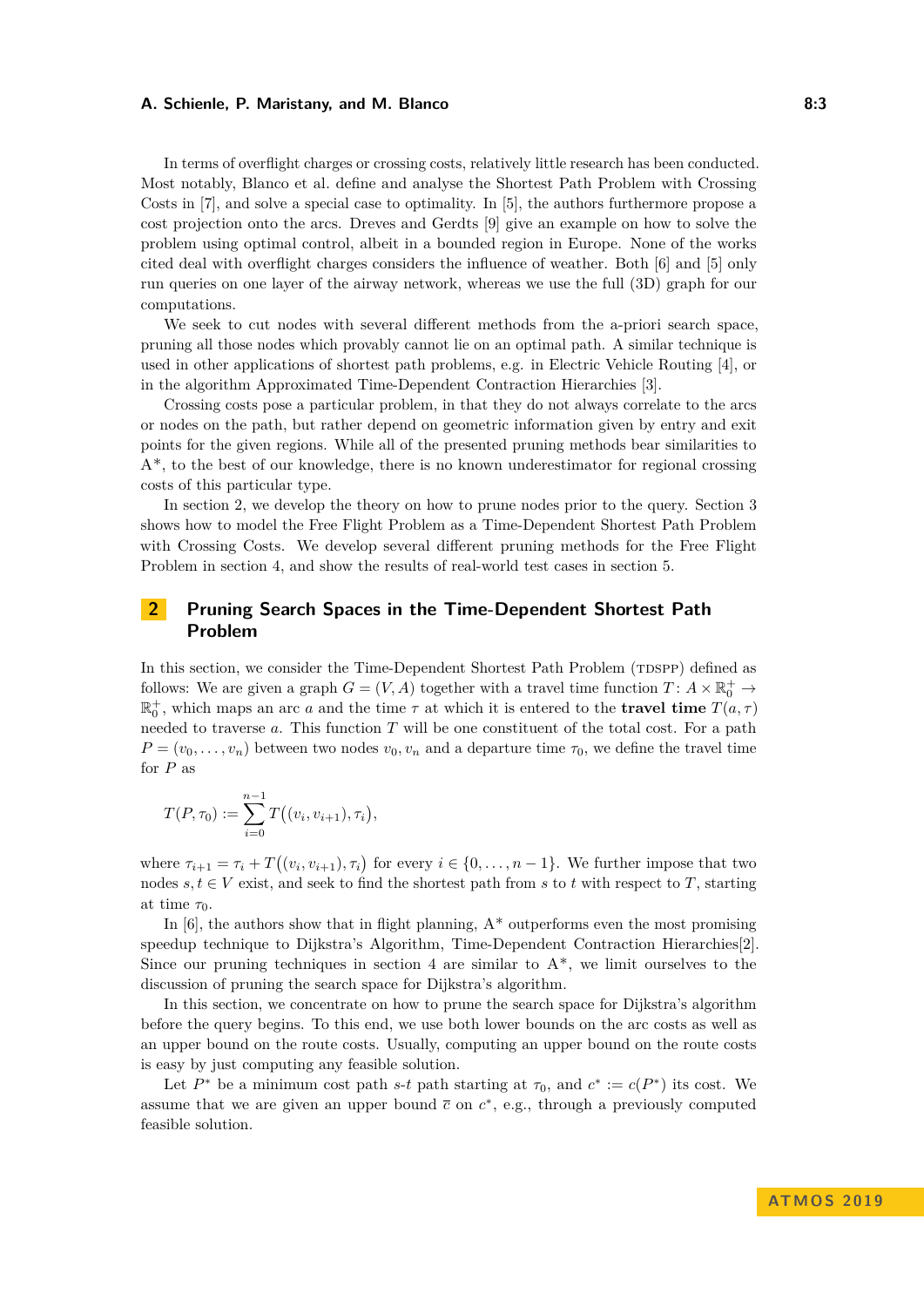$\triangleright$  **Theorem 1.** Assume we are given a TDSPP as defined above, and an upper bound  $\bar{c}$  on the *costs for a shortest path between s* and *t.* Let  $\underline{c}_s^t$ :  $V \to \mathbb{R}_0^+$  *be a function which underestimates the costs for a shortest s-t-path via v. Any node*  $v \in V$  *which violates the pruning inequality* 

 $\underline{c}^t_s(v) \leq \overline{c}$ 

*cannot lie on an optimal path.*

**Proof.** Let  $P^*$  be an optimal path, and assume that  $v \in P^*$  violates the pruning inequality, so there exists a shortest *s*-*t*-path  $P_v$  via *v* such that  $\underline{c}(P_v) > \overline{c}$ . Then we find

$$
c^* = c(P^*) \ge \underline{c}(P_v) > \overline{c},
$$

contradicting the assumption that  $P^*$  was optimal to begin with.

► Remark 2. In practice, we obtain a function  $c_s^t(v)$  as required in the above theorem by computing a lower bound function  $\underline{c}$ :  $A \to \mathbb{R}^+_0$  such that

$$
\underline{c}(a) \leq c(a, \tau) \quad \forall \tau \in \mathbb{R}_0^+.
$$

This approach is common for shortest path problems (e.g. for  $A^*$  or ALT, see [\[1\]](#page-12-3)), and is also used in [\[6\]](#page-12-7). We write  $G := (G, \underline{c})$ , and run a one-to-all Dijkstra from *s* and an all-to-one Dijkstra to *t* on <u>*G*</u>. Note that <u>*G*</u> carries static arc costs, hence we can grow the Dijkstra trees in  $\mathcal{O}(|A| + |V| \log |V|)$ .

If any node  $v \in V$  is not contained in either of the two trees, it cannot be reached from *s*, or cannot reach *t*. In both cases, it can safely be eliminated, as it cannot lie on any optimal path. If a node  $v \in V$  is not contained in both the forward and the backward tree, we will assume its respective costs to be  $\infty$ .

Theorem [1](#page-2-1) states that any path whose lower-bound costs are already higher than a pre-computed upper bound cannot be optimal. Note that this mimics the  $A^*$  algorithm [\[16\]](#page-12-4). The key difference is that by using Theorem [1,](#page-2-1) nodes which cannot lie on an optimal path are eliminated a priori, rather than being discarded during the search. This means that it is a little weaker than  $A^*$ : for any node  $v \in V$ , the latter adds an estimate of the remaining costs from *v* to *t* to the actual costs  $c(P_s^v)$  from *s* to *v*, and sorts the node in the heap accordingly. Contrastingly, when applying Theorem [1,](#page-2-1) one adds two cost estimates and compares them to an upper bound. Unless the estimate is perfect, this leads to a gap between  $\underline{c}(P_s^v)$  and  $c(P_s^v)$ . However, in practice it might be easier to compute an underestimation for the costs of a complete path, rather than just parts of it. Also, a pre-pruned search space can be advantageous for search algorithms which do not maintain a heap structure; e.g., by sorting the graph's nodes in topological order and run a search algorithm exploring the resulting node groups in their respective order.

 $\blacktriangleright$  Remark 3. The applicability of Theorem [1](#page-2-1) is dependent on both the quality of the lower bound as well as the quality of the upper bound solution. Clearly, lowering the upper bound will result in more nodes being eliminated, as will raising the lower bound.

As shown by Fredman et al.[\[14\]](#page-12-15), the runtime for the static Dijkstra's Algorithm is  $\mathcal{O}(|A| + |V| \log |V|)$  when a Fibonacci heap is used to store the unprocessed labels. The dynamic, i.e., time-dependent case with FIFO travel time functions can be solved using almost the same version of the algorithm [\[10\]](#page-12-2). The only difference is the evaluation of the arcs' cost: in the static case it can be in constant time but in the dynamic case the complexity of the evaluation depends on the shape of the functions [\[13\]](#page-12-16). This is why, even in the FIFO case, it is not guaranteed that the TDSPP is polynomially solvable and this is also the motivation for a restriction of the search space before the query commences.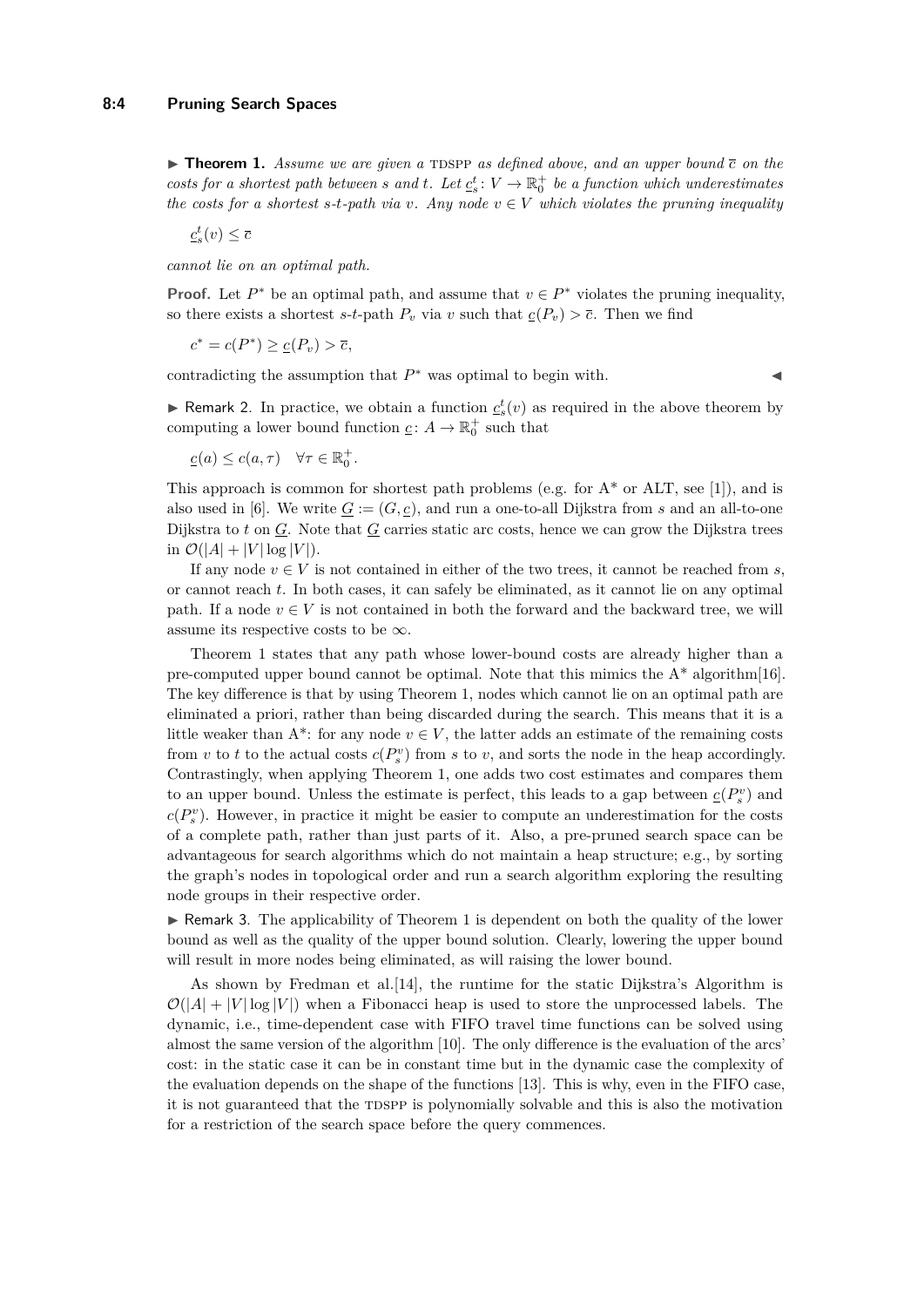# <span id="page-4-0"></span>**3 Modelling the Free Flight Problem**

We model the Free Flight Problem as a **Time-Dependent Shortest Path Problem with Crossing Costs**, or t-sproc for short. As the name suggests, we introduce crossings costs to the Time-Dependent Shortest Path Problem to account for overflight charges. We proceed as follows:

We consider the airway network as directed graph  $G = (V, A)$ , and origin and destination airport as distinct nodes *s* and *t* in *V*. Each flight starts at a departure time  $\tau_0 \in \mathbb{R}_0^+$ . In our application, the cost functions comprises three components, to wit, the *fuel costs*, the *time costs*, and *overflight costs*. Fuel costs are defined by what an aircraft burns en route, while overflight costs are charges raised by countries' air navigation service providers. Time costs, on the other hand, comprise leasing costs, crew costs, and maintenance costs, and can in our case be considered a linear function of the time en route. Hence, we can think of time costs as being charged per arc, and introduce the *time cost function*

$$
c_t: A \times \mathbb{R}_0^+ \to \mathbb{R}_0^+
$$

$$
(a, \tau) \mapsto \alpha \cdot T(a, \tau).
$$

Fuel costs depend linearly on how much fuel an aircraft burns en route. The fuel burn is directly proportional to the distance relative to the surrounding air mass, or *air distance*. As in [\[17,](#page-12-8) [6\]](#page-12-7), we assume that an aircraft flies with constant speed, which in turn renders the air distance proportional to the time en route. Therefore, we can again think of fuel costs as being charged per arc, and write

$$
c_f: A \times \mathbb{R}_0^+ \to \mathbb{R}_0^+
$$

$$
(a, \tau) \mapsto \beta \cdot T(a, \tau).
$$

Both fuel and time costs naturally depend on the travel time, which in turn is weatherdependent. We use the same travel time functions as given [\[6\]](#page-12-7), assuming that weather is given for a discrete point set  $\Delta \subset \mathbb{R}_0^+$  in time over a long enough interval to cover all flight durations. Usually, the break points are three hours apart; for any  $\tau \notin \Delta$ , we interpolate the closest two weather data objects to obtain a wind vector  $\mathbf{w}(a, \tau)$  for an arc  $a \in A$ . It can be decomposed into its cross wind component  $w_c(a, \tau)$  perpendicular to the direction of flight. and a track wind component  $w_t(a, \tau)$  parallel to it. Together with the constant air speed, this leads to the travel time (c.f. [\[6,](#page-12-7) [17\]](#page-12-8))

$$
T(a,\tau) = \frac{\ell(a)}{\sqrt{v^2 - w_c^2(a,\tau)} + w_t(a,\tau)},
$$

with  $\ell(a)$  denoting the length over ground of the arc  $a \in A$ . In particular, our travel time is a non-linear function in prevailing the wind conditions.

Since both fuel and time costs are defined arc wise, we aggregate both functions into a single arc-based and time-dependent cost function  $c^A$ :  $A \times \mathbb{R}_0^+$   $\to \mathbb{R}_0^+$ , defined as

$$
c^{A} \colon A \times \mathbb{R}_{0}^{+} \to \mathbb{R}_{0}^{+}
$$

$$
(a, \tau) \mapsto c_{f}(a, \tau) + c_{t}(a, \tau).
$$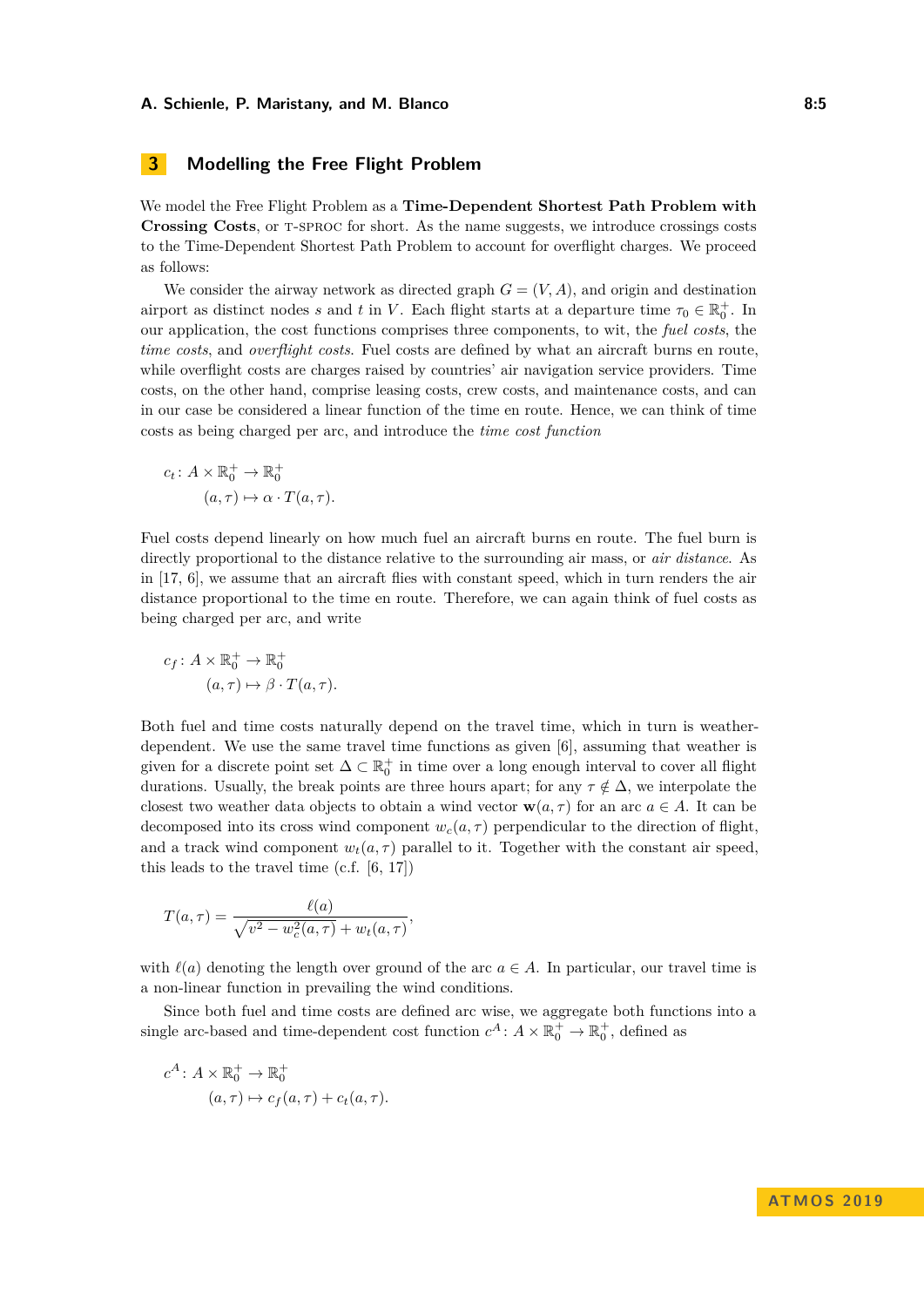For the definition of crossing costs for regions, we will closely follow the notation presented by Blanco et al. in [\[7\]](#page-12-10). We write  $\delta^+(v)$  for out-arcs and  $\delta^-(v)$  for in-arcs of the node *v*, and define  $\delta(v) := \delta^+(v) \sqcup \delta^-(v)$ . We assume that the arcs are partitioned into a set R of *k* regions

 $A = R_1 \sqcup R_2 \sqcup \ldots \sqcup R_k$ 

and we call  $v \in V$  an **inner node** of  $R_i$  if  $a \in R_i$  for all  $a \in \delta(v)$ . Stretching notational limits, we will also write  $v \in R_i$  for an inner node  $v$  of  $R_i$ .

If, conversely,  $a \notin R_i$  for all  $a \in \delta(v)$ , we call v an outer node. All nodes which are neither inner nor outer nodes are called **boundary nodes**, and we write  $v \in \partial R$ . We count airport nodes as boundary nodes. We emphasise that regions must not overlap arc-wise, yet they may share a common boundary. Without loss of generality, arcs do not cross more than one region: if an arc  $a \in A$  did, we could subdivide it and insert a new boundary node at the border.

Write  $t(P)$ ,  $h(P)$  for the first (or *tail*) and last (or *head*) node of a path P, and let  $S_R(P)$ denote the set of arc-maximal sub-paths of *P* in a region  $R \in \mathcal{R}$ . Then, for a sub-path  $p \in S_R(P)$ , its tail  $t(p)$  and head  $h(p)$  are both elements of  $\partial R$ . We will denote the union of all boundary nodes by

$$
\mathcal{B} := \{ b \in V : b \in \partial R \text{ for some } R \in \mathcal{R} \} \cup \{ v \in V : v \text{ is an airport} \}
$$

$$
= \bigcup_{R \in \mathcal{R}} \partial R \cup \{ v \in V : v \text{ is an airport} \}.
$$

Assume a metric  $d: V \times V \to \mathbb{R}_0^+$ . In our application, the natural metric arising from embedding  $G = (V, A)$  on a spherical earth model is the great circle distance (gcd). We write  $\mathcal{P}_s^t$  for the set of all *s*-*t* paths. For a non-decreasing function  $f_R: \mathbb{R}_0^+ \to \mathbb{R}_0^+$  we can now define the **crossing costs**  $c_o^R: \mathcal{P}_s^t \to \mathbb{R}_0^+$  for a region *R* and an *s*-*t*-path *P* as

$$
c_o^R(P) := \begin{cases} f_R\left(\sum_{p \in \mathcal{S}_R(P)} d\big(t(p), h(p)\big)\right) & \text{if } R \cap P \neq \emptyset, \\ 0 & \text{if } R \cap P = \emptyset. \end{cases}
$$

Note that these costs do not rely on the time  $\tau_0$  at all. We can now define the Time-Dependent Shortest Path Problem with Crossing Costs (for short: T-SPROC) as follows:

**Input:** A directed graph  $G = (V, A)$ , nodes  $s, t \in V$ , a departure time  $\tau_0 \in \mathbb{R}_0^+$ , and arc-based cost function  $c^A$ :  $A \times \mathbb{R}_0^+$   $\to \mathbb{R}_0^+$ , and a crossing cost function  $c_o \colon \mathcal{P}_s^t \to \mathbb{R}_0^+$  as defined above.

**Objective:** Find an *s*-*t*-path *P* starting at  $\tau_0$  which minimises

<span id="page-5-0"></span>
$$
c(P, \tau_0) := \sum_{i=0}^{n-1} c^A((v_i, v_{i+1}), \tau_i) + \sum_{R \in \mathcal{R}} c_o^R(P).
$$
 (1)

 $\triangleright$  Remark 4. T-SPROC is an extension of TDSPP. Clearly, the first sum constitutes the time-dependency, whereas the second one accounts for the crossing costs. Especially, if  $c_o^R(\cdot) \equiv 0$ , we re-obtain the TDSPP. Also, note that while the crossing costs  $c_o$  are not time-dependent, they are not defined per arc. This obvious difference to TDSPP poses an additional challenge.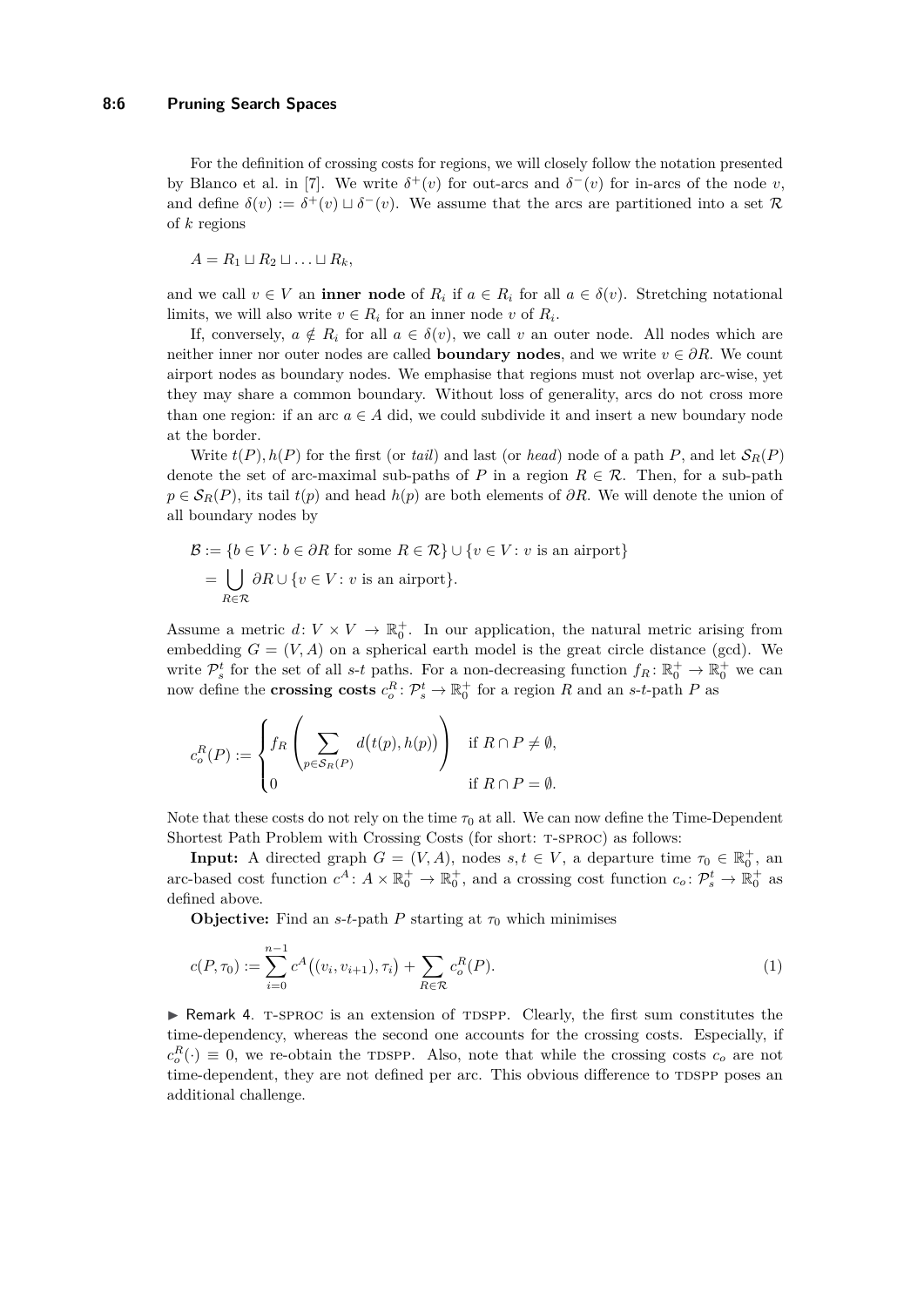We have shown in [\[19\]](#page-13-2) that under certain conditions, the wind functions in our application satisfy the FIFO property; we will for the remainder of this paper presuppose the FIFO property for  $c^A$ . Blanco et al. developed the Two-Layer-Dijkstra algorithm in [\[7\]](#page-12-10), which solves the shortest path problem with crossing costs to optimality in polynomial time.

We also observe that Theorem [1](#page-2-1) requires an underestimation function for all nodes  $v \in V$ . Since we cannot even evaluate the crossing costs for non-boundary nodes  $v \in V \setminus \mathcal{B}$ , we cannot apply Theorem [1](#page-2-1) to T-SPROC directly. However, since overflight charges are always non-negative, we can underestimate the function *c<sup>o</sup>* by zero.

## <span id="page-6-0"></span>**4 Preprocessing in Practice**

In order to have as low runtimes as possible, we aim to prune the a-priori search space for the Flight Planning Problem. Regardless of which pruning algorithm we choose, the objective function will always be given by [\(1\)](#page-5-0).

### **4.1 Dead-End elimination**

We can pre-eliminate any nodes which either cannot reach *t* or cannot be reached from *s*. This can be done in  $\mathcal{O}(|V| + |A|)$ , as it suffices to run one forward breadth-first search from *s* and one backward breadth-first search from *t*. This pruning method is plainly graph-theoretical, and removes cul-de-sac nodes from the graph. We will compare all other pruning methods to this baseline both in terms of runtime and in terms of nodes in the search space.

## **4.2 The Tank-Capacity Pruning**

This pruning method is the most intuitive one. Aircraft clearly cannot burn more fuel than they can carry with them; since fuel burn is proportional to the flight time, this means that there is an inherent maximum flight time for aircraft based on their tank capacity. Let  $\overline{\Phi}$ denote the maximum fuel which the aircraft can carry, and  $\varphi_s^t(v)$  the fuel consumption on a shortest path from *s* to *t* via *v*.

To underestimate  $\varphi_s^t(v)$  for a node  $v \in V$ , we use the Super-Optimal Wind as introduced by Blanco et al. in [\[6\]](#page-12-7). The Super-Optimal Wind for an arc  $a \in A$  is an artificial wind vector which never underestimates the travel time for an arc  $a \in A$  arising out of an actual wind conditions. Given  $a \in A$ , it is obtained by separately minimising the cross wind and maximising the track wind, leading to the artificial wind vector

 $\mathbf{w}(a) = (\underline{w}_c(a), \overline{w}_t(a)),$ 

where  $\underline{w}_c(a) := \min_{\tau \in \mathbb{R}_0^+} |w_c(a, \tau)|$  and  $\overline{w}_t(a) := \max_{\tau \in \mathbb{R}_0^+} w_t(a, \tau)$ . Note that one can obtain better lower bounds by computing the Super-Optimal Wind  $\mathbf{w}_i(a)$  per  $\tau_i, \tau_{i+1} \in \Delta$ . For a full discussion of the topic, we point the reader to [\[6\]](#page-12-7). As stated in the same work, Super-Optimal Wind can be pre-computed independent of the instance in a few seconds for all arcs  $a \in A$ .

We create a lower-bound graph  $(G, l)$ , by computing the Super-Optimal Wind vector for each arc  $a \in A$ . This wind corresponds to a **minimum air distance**  $l_i(a)$  for each arc  $a \in A$  and a given wind prognosis time  $\tau_i \in \Delta$ . Given an upper bound on the travel time (e.g., through a previously computed solution), we can determine  $\tau_{k_0}, \tau_{k_j} \in \Delta$  such that the entire flight is in  $[\tau_{k_0}, \tau_{k_j}]$ . Hence, setting

$$
\underline{l}(a) := \min_{i \in \{k_0, ..., k_j\}} \underline{l}_i(a)
$$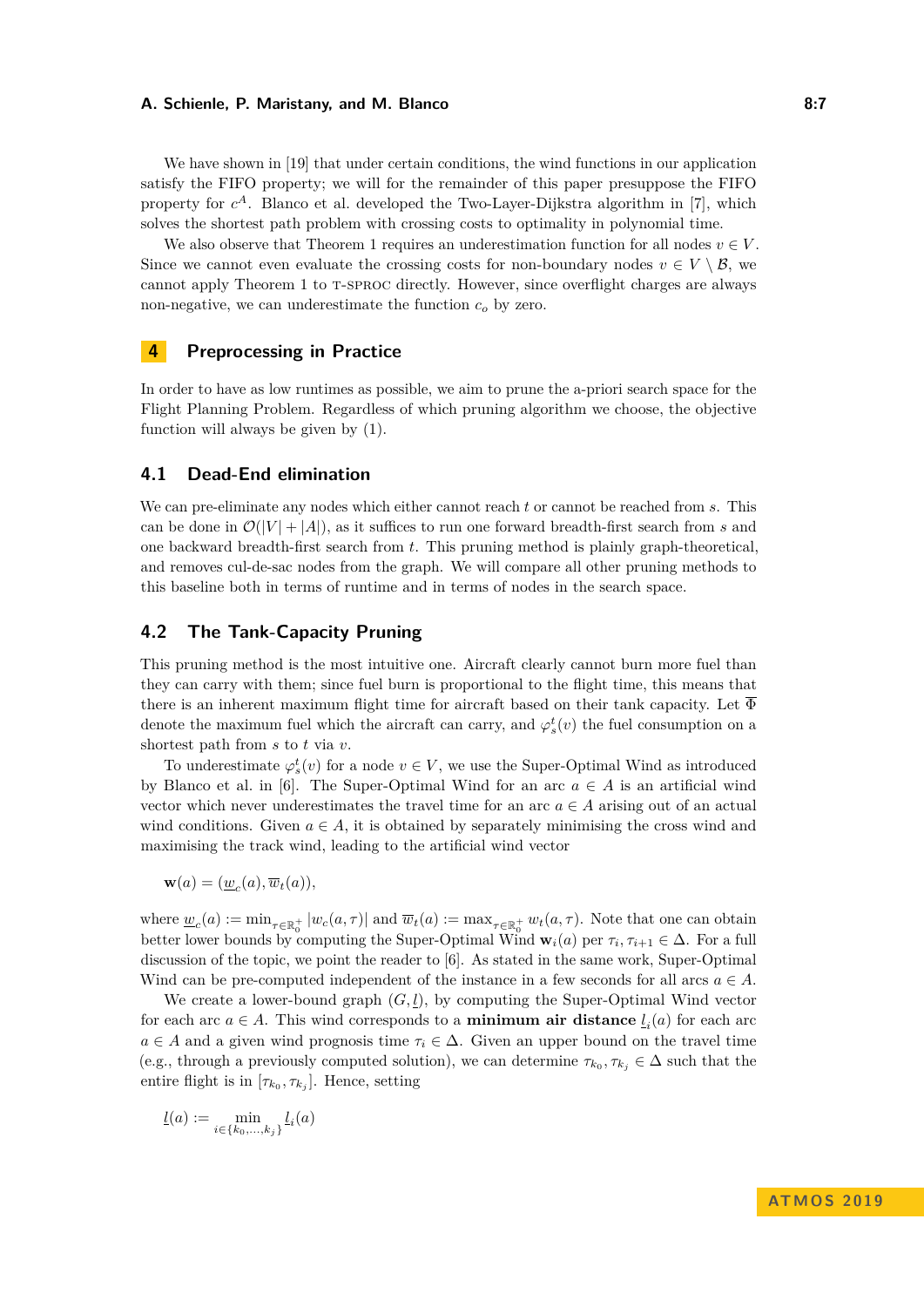provides an effective lower bound on the air distance for the entire flight. We then run a one-to-all-Dijkstra from *s* and an all-to-one-Dijkstra to *t* on  $(G, l)$ . Then, for any node  $v \in V$ , we obtain the minimum distance  $\underline{l}_s^t(v)$  from *s* to *t* via *v* by setting

 $l_s^t(v) := l(s, v) + l(v, t)$ ,

where  $l(u, w)$  denotes the length of a shortest path from *u* to *w* in *G*, with respect to *l*. This value is a lower bound on the wind-corrected distance between *s* and *t*. We convert  $l_s^t(v)$  to fuel consumption by assuming an optimal flight profile on the given air distance, to obtain a lower bound  $\varphi^t$  $s(t)$  on the fuel consumption via *v*. Whenever  $\varphi_s^t$  $s<sup>t</sup>(v)$  exceeds the tank capacity  $\overline{\Phi}$ , we can eliminate *v* from the search space. Note that while this is similar to Theorem [1,](#page-2-1) we do not rely on a precomputed upper bound; rather, the tank capacity is implicit in the input data. Since all arc costs are static, we can compute this lower bound for every node in  $\mathcal{O}(|A| + |V| \log |V|).$ 

# **4.3 Fuel and Time Pruning**

Since both fuel and time costs are defined arc-wise, it makes sense to use both to create an arc-based underestimation – we will in this subsection underestimate crossing costs by zero.

Underestimations for time costs are easier to obtain than for fuel costs. We again make use of the Super-Optimal Wind: by employing the same strategy as above, we can obtain a lower bound  $\underline{T}_{s}^{t}(v)$  on the travel time between *s* and *t* via any node *v*. As it turns out, both computations can be done in a single step by using that air distance and travel time are proportional via the constant air speed. Since we assume time costs  $c_t(P)$  for a path *P* to be a linear function in the travel time, they are very easy to underestimate: in fact, the costs for the underestimated travel time are a good underestimation of the actual time costs. We define

$$
\underline{c}_t(v) := c_t(\underline{T}(s,v) + \underline{T}(v,t))
$$

Hence, given an upper bound solution with cost  $\bar{c}$ , the pruning inequality given in Theorem [1](#page-2-1) evaluates to

$$
\underline{c}_f(v) + \underline{c}_t(v) = \underline{c}^A(v) \le \overline{c},\tag{2}
$$

and we can eliminate any node  $v \in V$  which violates it. This is essentially the application of Theorem [1](#page-2-1) to the time-dependent part of T-SPROC, with crossing costs underestimated by the constant zero function. As in the tank capacity case, all data is static. In particular, we can compute this lower bound at the cost of Dijkstras, namely in  $\mathcal{O}(|A| + |V| \log |V|)$ .

## **4.4 Pruning Crossing Costs**

The problem with the method presented in the previous section is that although we use the upper bound cost comprising crossing costs, we only sensibly underestimate the fuel and time components (i.e., the time-dependent part of T-SPROC). The crossing costs are underestimated by zero. While still a valid underestimation, overflight charges may account for up to one fifth of the total route costs, depending on the aircraft type. This already justifies the incorporation of these charges into our underestimation.

Overflight charges were already investigated in [\[5\]](#page-12-11), where the authors project crossing costs for regions on the arcs using a heuristic which works very well in practice, but cannot guarantee an underestimation. Instead, we are going to pursue an exact solution. In [\[7\]](#page-12-10), Blanco et al. introduce a macro graph which they use to keep track of the overflight costs. We will mimic this construction, and use the macro graph to underestimate the overflight costs.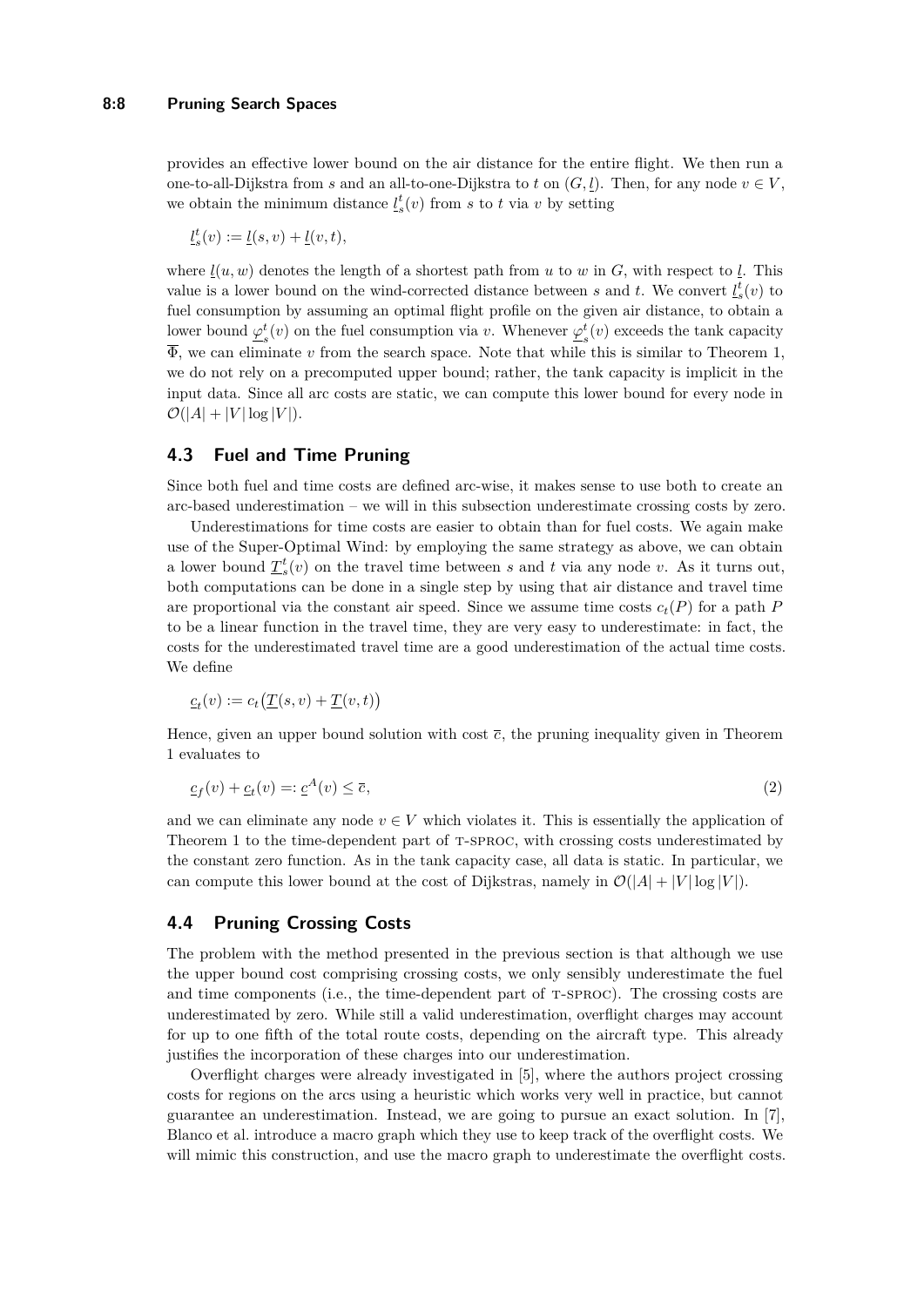So far, all cost components could be computed as a sum of individual arc costs. Recall that as per the definition, crossing costs are not defined per arc, but are only given at the boundaries of regions. Hence, sensible pruning can only occur at these boundaries. The idea is to eliminate as many boundary nodes as possible, and then prune the search space further by running an additional fuel/time pruning on the reduced search space.

Since crossing costs are not time-dependent, we can precompute a lower bound on them by constructing a new graph  $M = (V', A')$ . We define this **macro graph** M as in [\[7\]](#page-12-10):

$$
V' := \{ v \in V : v \in \partial R \cap \partial R' \text{ for some } R, R' \in \mathcal{R} \} \cup \{ v \in V : v \text{ is an airport} \},\
$$

i.e., the new nodes are all boundary nodes of the regions. We also count airport nodes as boundary nodes, to allow for crossing costs for flights beginning or ending in the interior of a region. While instead of all airports it would suffice to only add *s* and *t* (as done in [\[7\]](#page-12-10)), our more general definition has the advantage of being independent of the instance. We can hence reuse the same graph structure for all flight instances.<sup>[1](#page-8-0)</sup> We then set

$$
A' := \{ a = (u, v) \in 2^{V'} : \exists P = (u, n_1, \dots, n_{k-1}, v) \text{ such that } u, v, n_i \in R \,\forall i \}.
$$

<span id="page-8-1"></span>In other words, we insert an arc between two boundary nodes of *R* whenever there is a path connecting them which is entirely contained in *R*. We then endow *M* with the (not time-dependent) metric function *d* as defined in section [3.](#page-4-0) The macro graph for a set of airspaces is depicted in Figure [1.](#page-8-1)



**Figure 1** Macro graph with two airports in the gray regions.

Note that for all boundary nodes  $b \in \mathcal{B}$ , the value

 $c_o(b) := c_o(s, b) + c_o(b, t)$ 

is not only a lower bound on the crossing costs, but the actual crossing costs  $c<sub>o</sub>(b)$  via *b*. In particular, by running a one-to-all Dijkstra from *s* and an all-to-one Dijkstra to *t*, we can obtain the actual crossing costs from *s* to *t* via each  $b \in \mathcal{B}$ . By construction,  $|A'| \in \mathcal{O}(|V'|^2)$ , which means that running the Dijkstra algorithms takes at most  $\mathcal{O}(|V'|^2)$ .

We observe that a route which minimises the crossing costs need not be optimal in terms of the total costs – the minimum crossing costs  $c_o^*$  between *s* and *t* are always a lower bound on the actual crossing costs  $c_o(P)$  for any *s*-*t*-path *P*. This means that we can safely underestimate the crossing costs by  $c_o^*$  instead of zero, without losing optimality in the ensuing query – thus raising the lower bound by a significant amount. This leads to the following procedure:

<span id="page-8-0"></span><sup>1</sup> While our definition is very similar to the one in [\[7\]](#page-12-10), the authors use it to solve the shortest path problem with crossing costs to optimality, whereas we use it to prune the search space.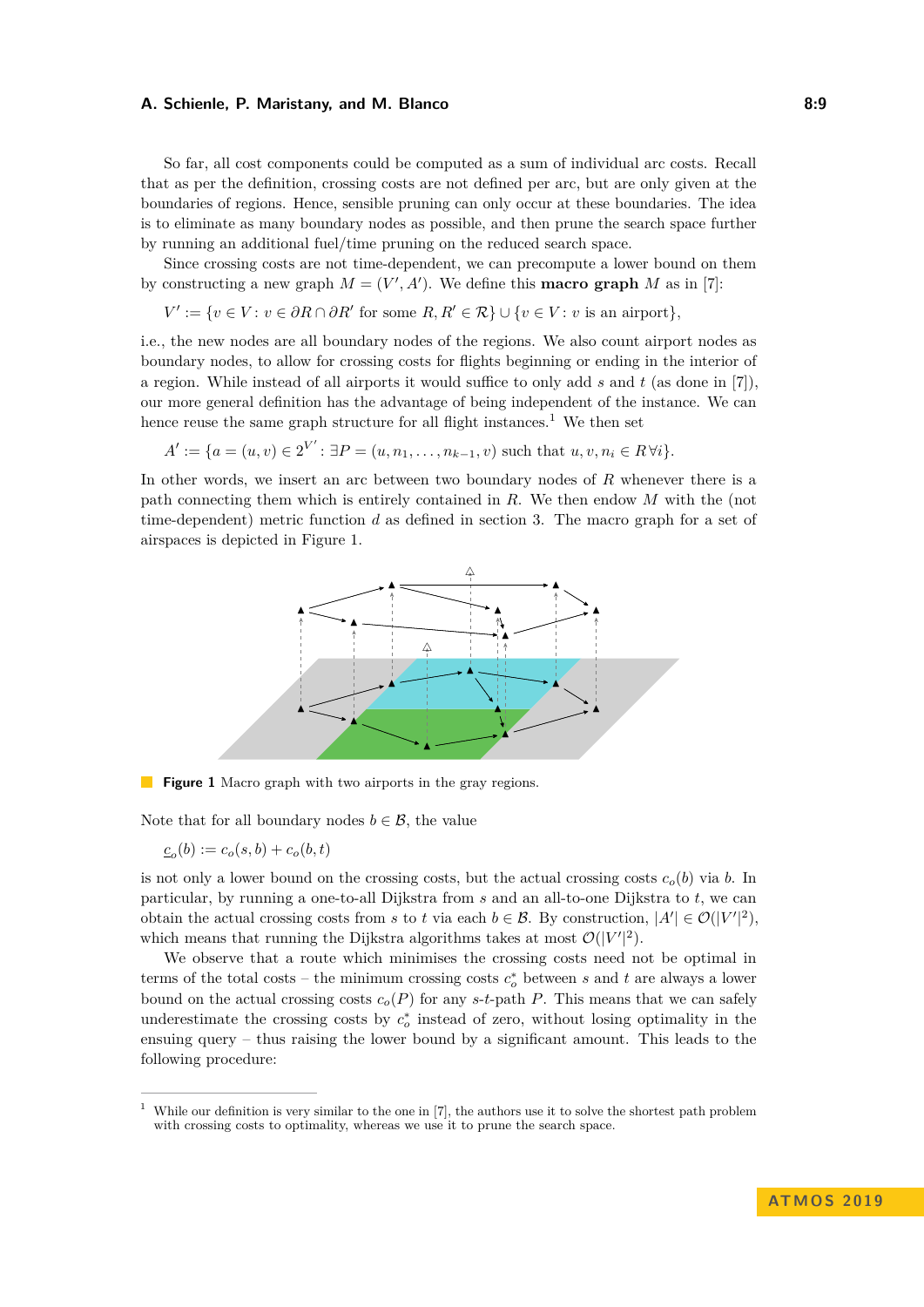#### **8:10 Pruning Search Spaces**

**1.** Deactivate all boundary nodes  $b \in \mathcal{B}$  for which  $\bar{c} < \underline{c}^A(b) + \underline{c}_o(b)$ . Just as for bidirectional Dijkstra[\[1\]](#page-12-3), observe that whenever the fringes of both the one-to-all tree and the all-to-one tree meet at a node *b*, we obtain a candidate  $c<sub>o</sub>(b)$  for the minimum overflight costs between *s* and *t*. The total minimum overflight costs

 $c_o^* = \min_{b \in \mathcal{B}} c_o(b)$ 

are therefore a natural byproduct of this step.

- **2.** Lower  $\bar{c}$  to  $\bar{c}' := \bar{c} c_o^*$  (this is equivalent to raising the lower bound by  $c_o^*$ ).
- **3.** Run fuel/time pruning on the reduced search space with the upper bound  $\vec{c}'$ .

Through this procedure, we use the influence of overflight charges twice: first in actively removing boundary nodes, second by lowering the upper bound for the ensuing fuel/time pruning.

# **4.5 Pruning in Practice**

The airway network is designed as a directed graph on the Earth's surface and the flight levels can be thought of as distinct, interconnected layers of this graph. To quicken the preprocessing step, we only consider the base layer of the airway network: we set an arc's underestimated length to the minimum lower bound length over all flight levels on which the arc is defined. This may weaken the effect of the pruning algorithms, but does not affect correctness. We use this procedure in our computations.

# <span id="page-9-0"></span>**5 Computational Results**

Both the Airway Network and the instance data were provided by Lufthansa Systems. The graph consists of 109 314 nodes and 838 114 arcs per level, on 43 such flight levels. The instance set consists of the 7 735 most often flown international connections, based on week [2](#page-9-1)1 of 2014.<sup>2</sup> We limit ourselves to international relations only, since for some countries such as the US, overflight charges do not apply for domestic flights.

All considered flights connect cities which are at least 1 000 km apart on the great circle between the two cities; due to the structure of the Airway Network, instances with airports closer to each other do not benefit much from nuances in pruning algorithms.

We implemented all algorithms explained in Section [4](#page-6-0) in  $C++$  within our flight planning tool. We compiled the code with GCC, and all our tests were carried out on machines with 132GB of RAM, and an Intel(R) Xeon(R) CPU E5-2690 v4 processor with 2.60GHz and 35.8MB of cache. Queries were run in single-thread mode.

We will measure the quality of the pruning methods by comparing runtimes and the number of active nodes before pruning to afterwards both absolutely and relative to dead-end elimination, which will act as our baseline. A higher number always indicates a more effective method. The advantage of counting active nodes is that the speedup is purely algorithmbut not implementation-dependent. For a fixed instance, we will keep the same upper bound solution for each underestimator for all pruning algorithms. The names for the different pruning methods found in this section are listed in Table [1.](#page-10-0)

<span id="page-9-1"></span> $2$  single trip – only one direction is represented in the instance set.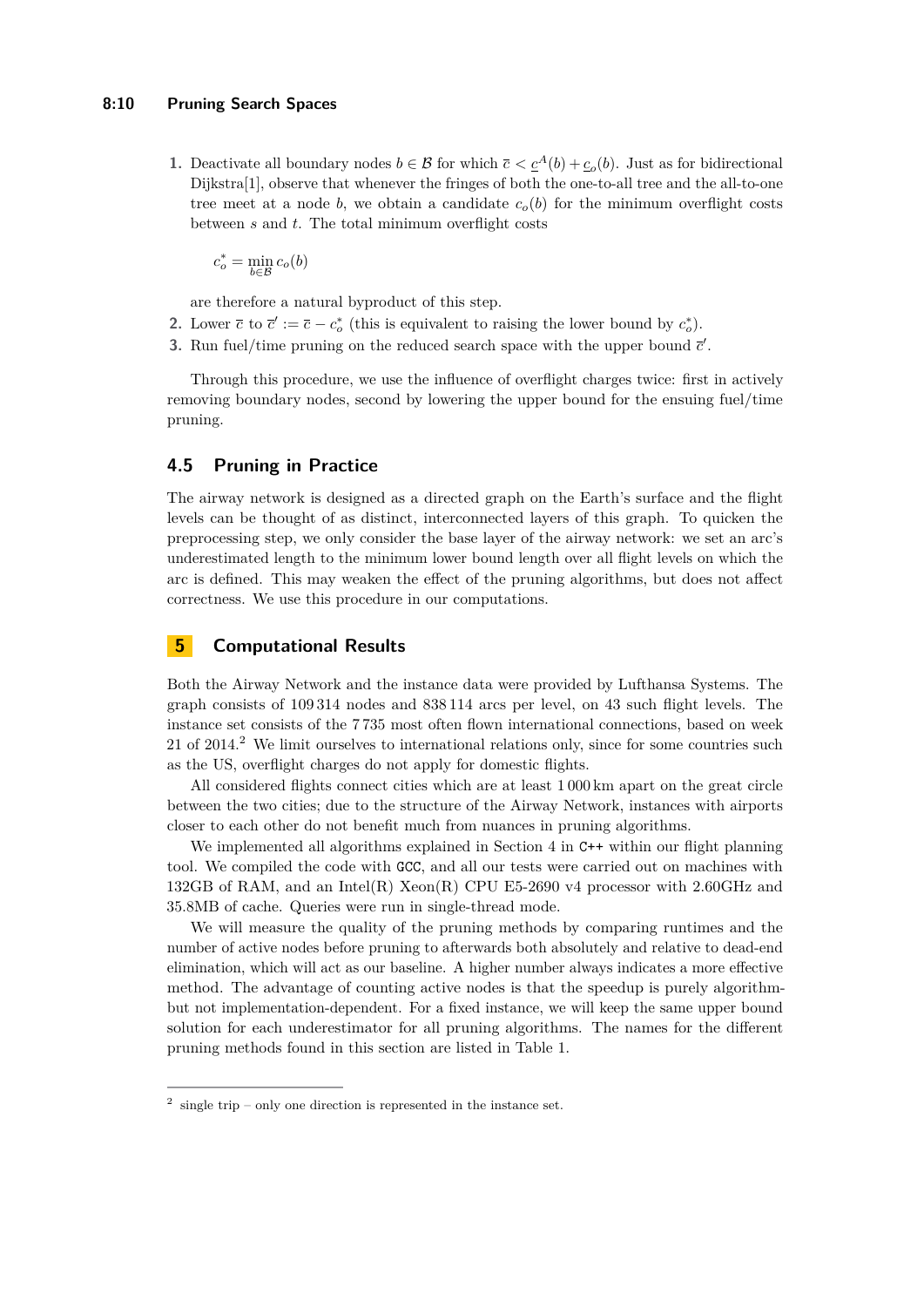#### **A. Schienle, P. Maristany, and M. Blanco 6:11 8:11 8:11**

<span id="page-10-0"></span>**Table 1** Pruning methods.

| DEAD END      | dead end elimination               |
|---------------|------------------------------------|
| TANK CAP      | tank capacity pruning              |
| FUEL TIME     | fuel/time pruning                  |
| FUEL TIME OFC | fuel/time/overflight costs pruning |

We investigate three different scenarios: we use two different weather prognoses, six months apart (wth-16 and wth-17), and in a third case investigate the situation where there is no wind at all. This gcd case highlights the potential for FUEL TIME OFC pruning while eliminating unpredictable effects introduced by the wind. The absolute runtimes for each scenario, averaged over all 7 735 connections, are presented in Table [2.](#page-10-1)

|                 | DEAD END |          |         | TANK CAP |              | <b>FUEL TIME</b> |         | FUEL TIME OFC |  |  |
|-----------------|----------|----------|---------|----------|--------------|------------------|---------|---------------|--|--|
| Weather         | runtime  | nodes    | runtime | nodes    | runtime      | nodes            | runtime | nodes         |  |  |
|                 | S        | $\#$ )   | S.      | $[\#]$   | $\mathbf{s}$ | $\#$             | S)      | #)            |  |  |
| $\text{wth-16}$ | 44.01    | 31 1 1 5 | 33.70   | 9213     | 15.05        | 4 1 2 5          | 10.38   | 3042          |  |  |
| $\text{wth-17}$ | 44.61    | 31 1 20  | 33.61   | 9 1 5 1  | 14.89        | 4057             | 10.11   | 2963          |  |  |
| gcd             | 17.42    | 31 1 23  | 12.81   | 8673     | 5.50         | 3541             | 3.41    | 2391          |  |  |
|                 |          |          |         |          |              |                  |         |               |  |  |

<span id="page-10-1"></span>**Table 2** Average Query Times per Weather.

Recall that we investigate the base problem in flight planning, that of finding a 3D trajectory. Note, too, that we may have to recompute a solution given new restrictions imposed by ANSPs. With this in mind, it is imperative that each instance can be computed as fast as possible. To this end, we compare the query time of Dijkstra's Algorithm after applying tank cap, fuel time, and fuel time ofc pruning to the query time after using only DEAD END. For each of the more than 7000 flights, the speedup is recorded both absolutely and relatively, averaged over the instances, and then summarised for the current weather situation. Note that this approach is possible since our runtimes are in the order of seconds rather than milliseconds, which yields comparatively stable runtime measurements. The previous table already indicates the results, but we also visualise them in Figure [2.](#page-10-2)

<span id="page-10-2"></span>

**Figure 2** Absolute runtime reduction (left) and averaged relative speedup per instance (right), visualised per test set.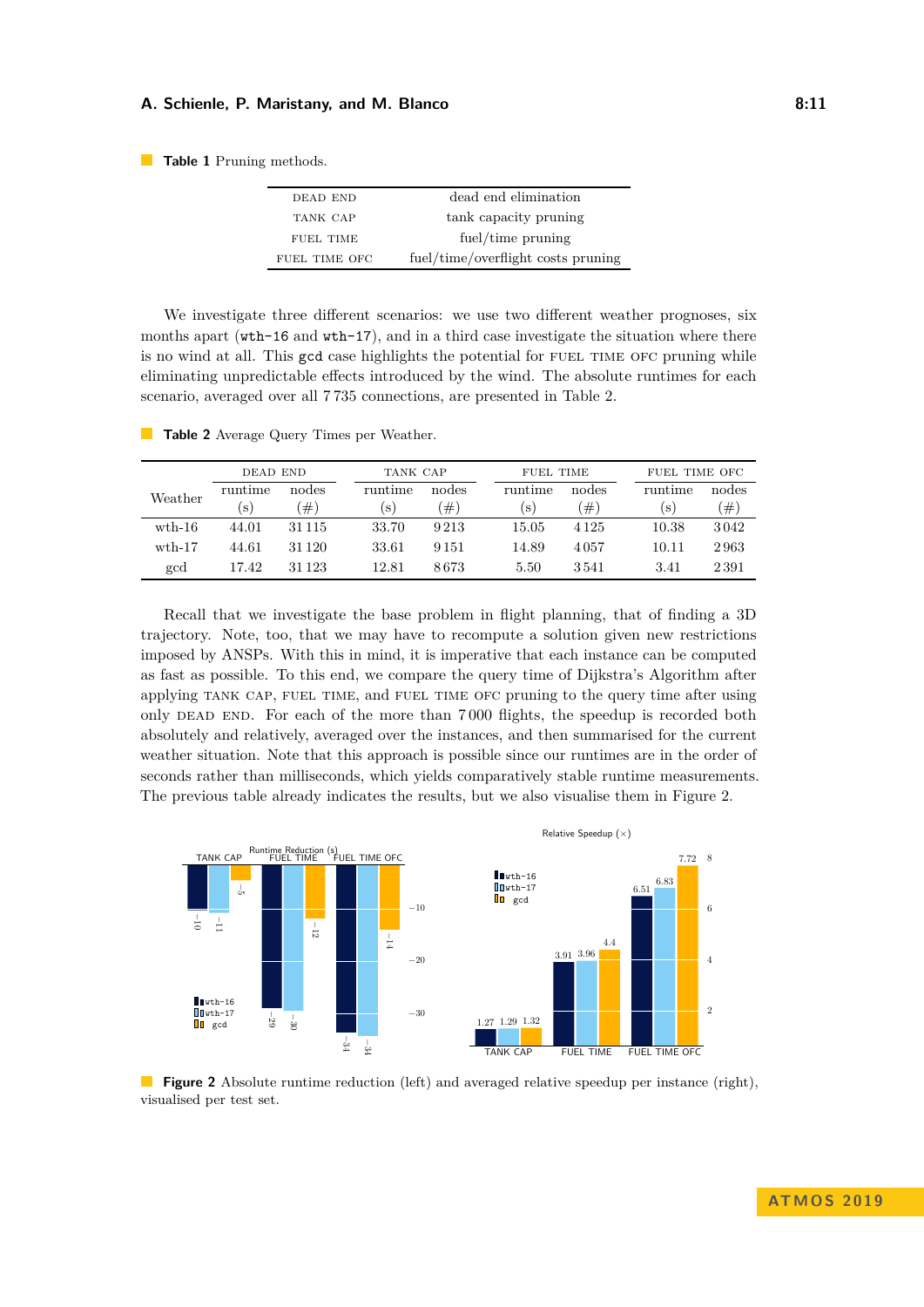### **8:12 Pruning Search Spaces**

One can see that TANK CAP pruning yields a speedup factor close to 1.3, FUEL TIME pruning a factor of almost 4, and FUEL TIME OFC pruning a relative speedup of just under 7 for the weather-dependent instance sets.

To highlight the quality of the respective pruning algorithms, we also recorded the absolute and relative reduction of nodes in the search space, which is only dependent on the pruning method but not on its implementation. The results are presented in Table [3.](#page-11-0) Recall that even though our computations took place in the full 3D setting, our pruning methods work on the projection of the graph onto a 2D layer. Hence, it makes sense measure the reduction of the search space in terms of deactivated 2D nodes.

|                  | TANK CAP |       |  | FUEL TIME |       |  | FUEL TIME OFC |       |  |
|------------------|----------|-------|--|-----------|-------|--|---------------|-------|--|
| Weather          | absolute | Z     |  | absolute  | ℅     |  | absolute      | %     |  |
| $\text{with}-16$ | 21.900   | 70.84 |  | 26988     | 87.40 |  | 28 0 71       | 90.94 |  |
| $\text{wth-17}$  | 21969    | 71.03 |  | 27063     | 87.60 |  | 28 15 7       | 91.18 |  |
| gcd              | 22448    | 72.45 |  | 27.581    | 89.11 |  | 28 731        | 92.85 |  |

<span id="page-11-0"></span>**Table 3** Average 2D Search Space Reduction Per Instance.

As one would expect, FUEL TIME OFC pruning is the most effective method. Applying FUEL TIME OFC pruning to the search space yields a reduction of more than 90% of the active nodes. This reduction is also visible in terms of the average query time speedup, which is even  $\approx 1.72$  times better than with the second best method, FUEL TIME pruning. While the tank cap pruning is not quite as effective as the other methods, its inherent advantage is that it does not rely on an upper bound solution. Indeed, the upper bound is given by the input in terms of the aircraft's tank capacity, which renders it a computationally light alternative – or a fallback method in case one cannot find a reasonable upper bound solution.

It becomes apparent that all pruning methods are more effective in the gcd case than with weather. This is logical since this case can be thought of as zero wind, whose Super-Optimal Wind underestimation is perfect – thus tightening the bounds on both fuel and time underestimation. Consequently, the influence of including the overflight fees in the estimation become more apparent. Therefore, it is also not surprising that FUEL TIME OFC pruning in the gcd case is the most effective of all methods, since it deals with the tightest lower and upper bounds possible.

## **6 Conclusion**

We have investigated the Flight Planning Problem in more detail than what was covered before. To speed up the query, we have developed and presented three different pruning methods for an a priori search space reduction. In particular, we presented a way to incorporate crossing costs in the underestimation, thus tightening the lower bounds on the optimal costs for the Flight Planning Problem.

We showed both theoretically and computationally that each of the methods is effective. Clearly, including crossing costs in the underestimation yields a noticeable reduction of both the search space and the ensuing query time. While all pruning methods bear similarities to A\*, to the best of our knowledge, there is no known underestimator for this particular problem. This is partly due to the fact that  $A^*$  requires that one define a potential function at each node. Contrastingly, we use a two-stage pruning process to first eliminate boundary nodes and then deactivate inner nodes.

The added benefit of a priori search space reduction is that it can be used with non-heapbased algorithms, such as topological sorting, too.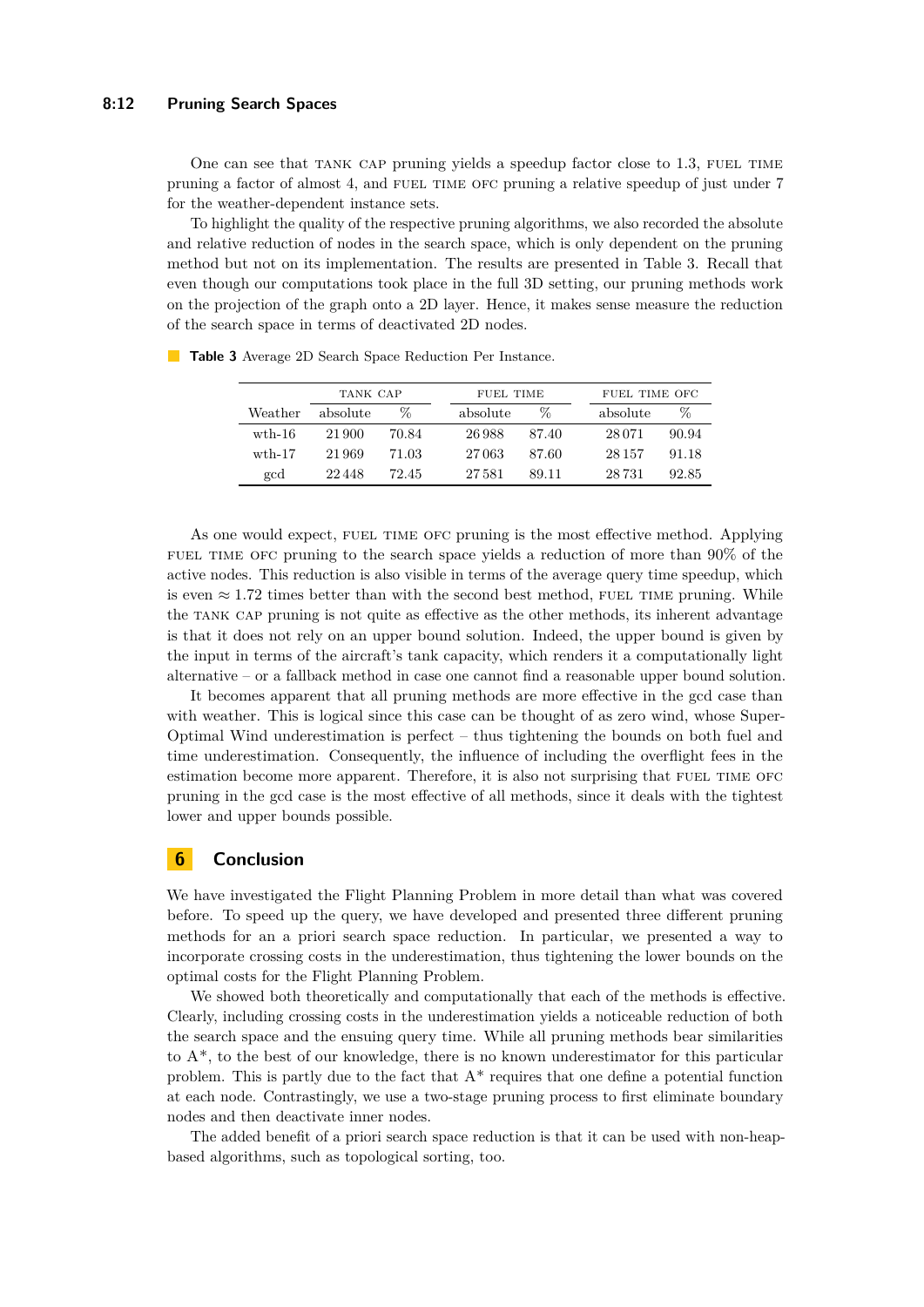#### **References**

- <span id="page-12-3"></span>**1** Hannah Bast, Daniel Delling, Andrew Goldberg, Matthias Müller-Hannemann, Thomas Pajor, Peter Sanders, Dorothea Wagner, and Renato F. Werneck. Route Planning in Transportation Networks. Technical report, Microsoft Research, 2015.
- <span id="page-12-6"></span>**2** G. Veit Batz, Robert Geisberger, Peter Sanders, and Christian Vetter. Minimum Timedependent Travel Times with Contraction Hierarchies. *J. Exp. Algorithmics*, 18:1.4:1.1–1.4:1.43, April 2013.
- <span id="page-12-14"></span>**3** Gernot Veit Batz, Robert Geisberger, Sabine Neubauer, and Peter Sanders. Time-Dependent Contraction Hierarchies and Approximation. In Paola Festa, editor, *Experimental Algorithms*, pages 166–177, Berlin, Heidelberg, 2010. Springer Berlin Heidelberg.
- <span id="page-12-13"></span>**4** Moritz Baum, Julian Dibbelt, Lorenz Hübschle-Schneider, Thomas Pajor, and Dorothea Wagner. Speed-Consumption Tradeoff for Electric Vehicle Route Planning. In Stefan Funke and Matúš Mihalák, editors, *14th Workshop on Algorithmic Approaches for Transportation Modelling, Optimization, and Systems*, volume 42 of *OpenAccess Series in Informatics (OASIcs)*, pages 138–151, Dagstuhl, Germany, 2014. Schloss Dagstuhl–Leibniz-Zentrum fuer Informatik. [doi:10.4230/OASIcs.ATMOS.2014.138](https://doi.org/10.4230/OASIcs.ATMOS.2014.138).
- <span id="page-12-11"></span>**5** Marco Blanco, Ralf Borndörfer, Nam Dung Hoang, Anton Kaier, Pedro Maristany de las Casas, Thomas Schlechte, and Swen Schlobach. Cost Projection Methods for the Shortest Path Problem with Crossing Costs. In *17th Workshop on Algorithmic Approaches for Transportation Modelling, Optimization, and Systems (ATMOS 2017)*, 2017.
- <span id="page-12-7"></span>**6** Marco Blanco, Ralf Borndörfer, Nam Dung Hoang, Anton Kaier, Adam Schienle, Thomas Schlechte, and Swen Schlobach. Solving Time Dependent Shortest Path Problems on Airway Networks Using Super-Optimal Wind. In *16th Workshop on Algorithmic Approaches for Transportation Modelling, Optimization, and Systems (ATMOS 2016)*, 2016.
- <span id="page-12-10"></span>**7** Marco Blanco, Ralf Borndörfer, Nam Dung Hoang, Anton Kaier, Thomas Schlechte, and Swen Schlobach. The Shortest Path Problem with Crossing Costs. Technical report, ZIB, 2016.
- <span id="page-12-1"></span>**8** Edsger W. Dijkstra. *Numerische Mathematik*, chapter A Note on Two Problems in Connexion with Graphs, pages 269–271. Springer, 1959.
- <span id="page-12-12"></span>**9** Axel Dreves and Matthias Gerdts. Free Flight Trajectory Optimization and Generalized Nash Equilibria in Conflicting Situations. Technical report, Universität der Bundeswehr München, 2017.
- <span id="page-12-2"></span>**10** Stuart E. Dreyfus. An Appraisal of Some Shortest Path Algorithm. *Operational Research*, 17(3):395–412, June 1969.
- <span id="page-12-9"></span>**11** Eurocontrol. Free route airspace (FRA). Online, 2019. Accessed April 2019. URL: [https:](https://www.eurocontrol.int/articles/free-route-airspace) [//www.eurocontrol.int/articles/free-route-airspace](https://www.eurocontrol.int/articles/free-route-airspace).
- <span id="page-12-0"></span>**12** Eurocontrol. Route Availability Document. Online, April 2019. URL: [https://www.nm.](https://www.nm.eurocontrol.int/RAD/) [eurocontrol.int/RAD/](https://www.nm.eurocontrol.int/RAD/).
- <span id="page-12-16"></span>**13** Luca Foschini, John Hershberger, and Subhash Suri. On the Complexity of Time-Dependent Shortest Paths. *Algorithmica*, 68(4):1075–1097, April 2014. [doi:10.1007/s00453-012-9714-7](https://doi.org/10.1007/s00453-012-9714-7).
- <span id="page-12-15"></span>**14** Michael L. Fredman and Robert Endre Tarjan. Fibonacci Heaps and Their Uses in Improved Network Optimization Algorithms. *Journal of the ACM*, 34(3):596–615, July 1987.
- <span id="page-12-5"></span>**15** Robert Geisberger, Peter Sanders, Dominik Schultes, and Christian Vetter. Exact Routing in Large Road Networks Using Contraction Hierarchies. *Transportation Science*, 46(3):388–404, August 2012.
- <span id="page-12-4"></span>**16** Peter E. Hart, Nils J. Nilsson, and Bertram Raphael. A Formal Basis for the Heuristic Determination of Minimum Cost Paths. *IEEE Transactions of Systems Science and Cybernetics*, 4(2):100–107, July 1968.
- <span id="page-12-8"></span>**17** Casper Kehlet Jensen, Marco Chiarandini, and Kim S. Larsen. Flight Planning in Free Route Airspaces. In *17th Workshop on Algorithmic Approaches for Transportation Modelling, Optimization, and Systems (ATMOS 2017)*, 2017.